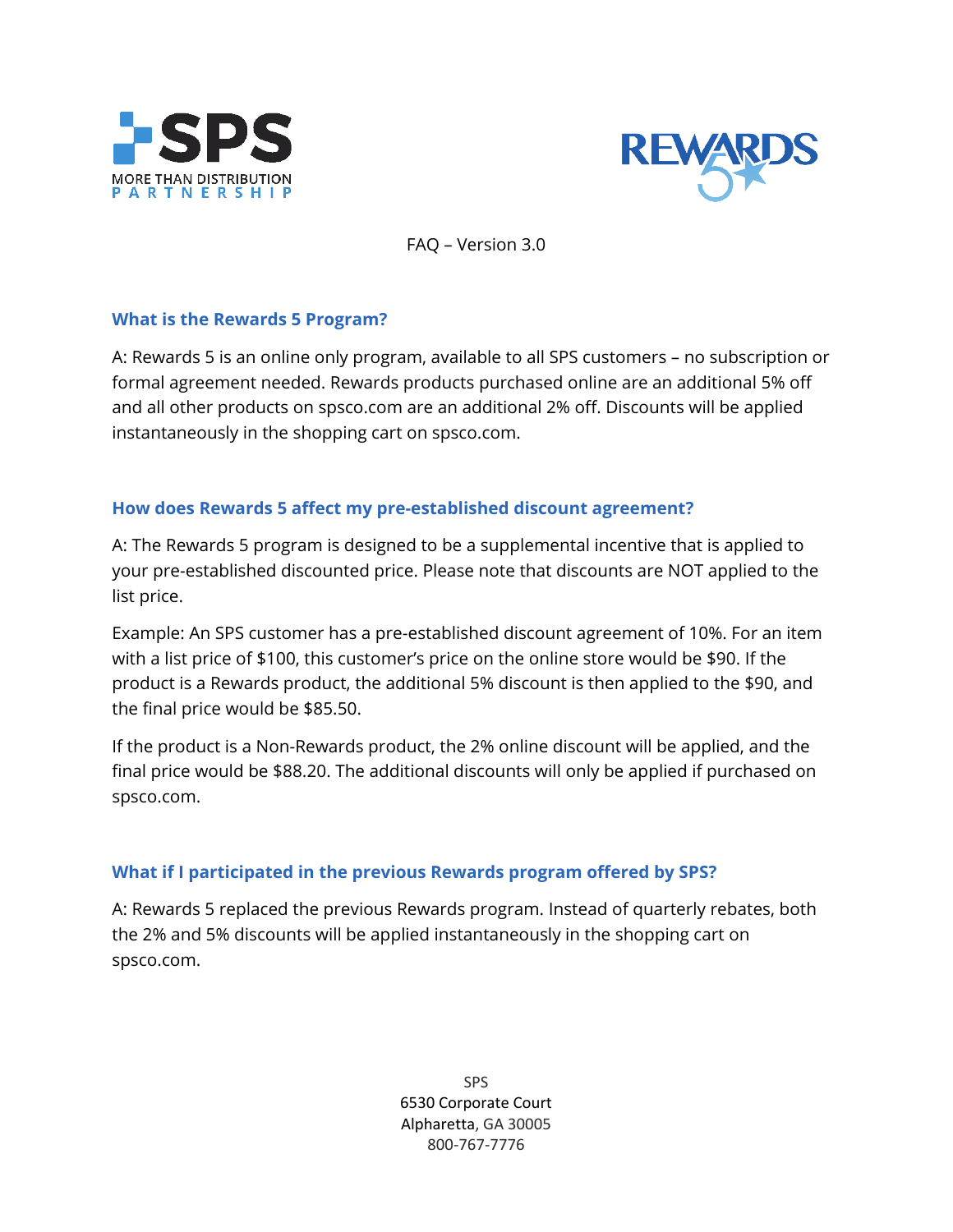

## **What happens if I participated in the Partnership Plus program?**

A: Rewards 5 replaced the Partnership Plus program. All Partnership Plus participants will receive a base discount of 5% in addition to the online discounts included in the Rewards program.

### **Can I receive the 5% and 2% discounts if I place an order over the phone?**

A: The Rewards program is for online purchases only. Therefore, the discounts will not apply to orders placed over the phone.

### **Can I receive the 5% and 2% discounts on the same order?**

A: Yes. If you purchase Rewards products and Non-Rewards products in the same order on spsco.com, a 5% discount will be applied to the Rewards products in your order, and a 2% discount will be applied to the non-rewards products in your shopping cart.

### **What if I can't find what I'm looking for in the Rewards catalog?**

A: The Rewards catalog includes a variety of products from every category. SPS ensures that the products included in the program meet the highest standards including clinical acceptance, availability, and value to the end user.

Still can't find what you're looking for? All products outside of the Rewards 5 program are an additional 2% off when purchased on spsco.com.

### **Can I still get the 5% and 2% discounts if I order online, through OPIE?**

A: No. Rewards 5 discounts only apply to products ordered on spsco.com.

SPS 6530 Corporate Court Alpharetta, GA 30005 800-767-7776